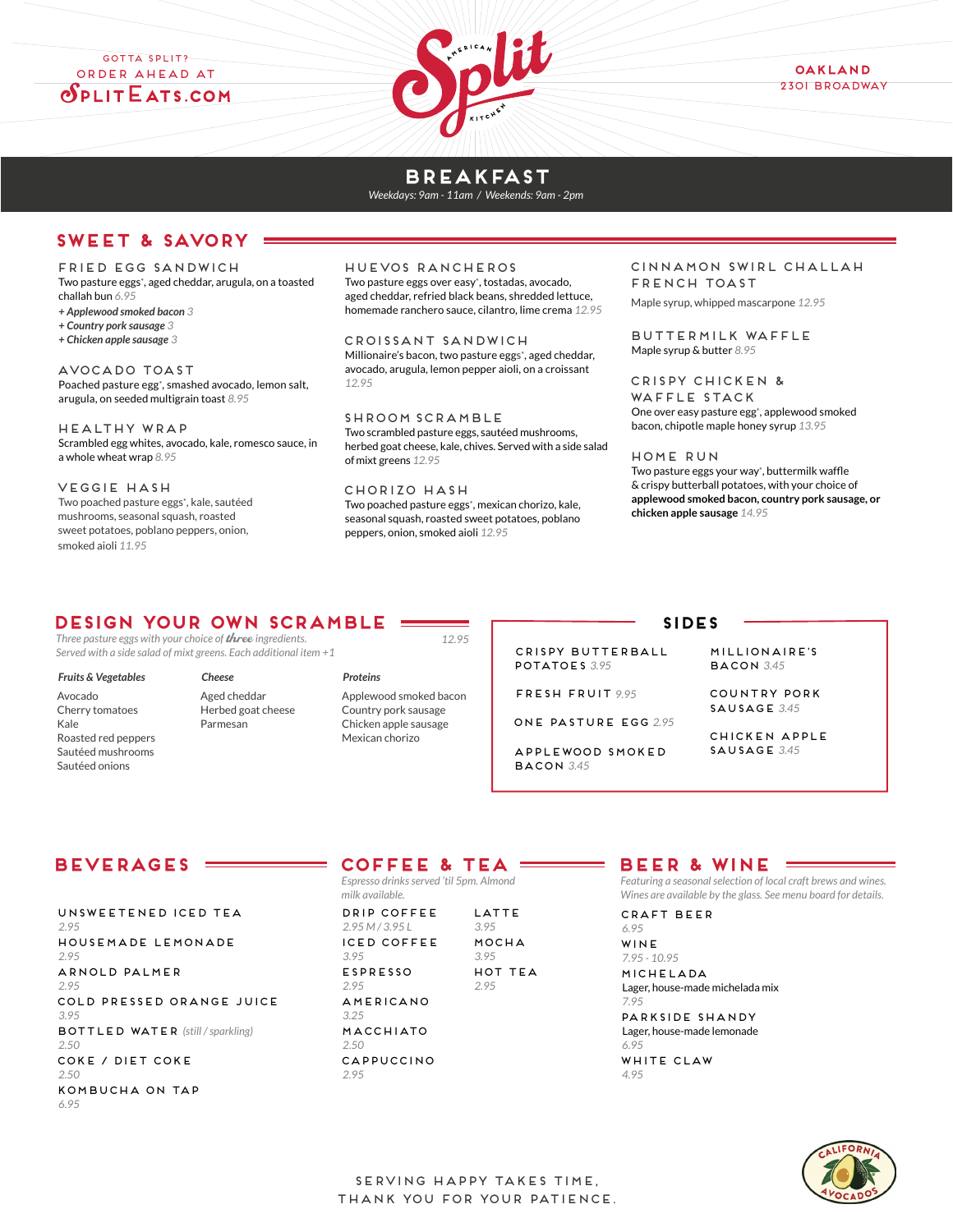# **LUNCH & DINNER**

*Daily: 11am -9pm*

## **CRISPIES & SANDWICHES**

*Customize any chicken sandwich with crispy cauliflower or substiture buns for a lettuce wrap at no extra charge. Gluten-free bun +2*

Islander

bun *11.95*

CLASSIC Crispy chicken, house pickles, shredded lettuce, herb mayo, on a toasted challah bun *11.95*

#### CRISPY D'LUX

Crispy chicken, applewood smoked bacon, avocado, house pickles, shredded lettuce, sriracha ranch dressing, on a toasted challah bun *14.95*

#### BUFFALO

Crispy chicken, calabrian chili buffalo sauce, savory jalapeño slaw, house pickles, on a toasted challah bun *12.95*

#### parm

Crispy chicken 'parm', grandma's tomato sauce, mozzarella, shaved parmesan, basil, on a toasted francese roll *12.95*

## **FRIES, SIDES & BITES**

*9.95* 

CAULI NUGS Crispy cauliflower, chives, sriracha ranch or buffalo sauce *6.95*

MAC N CHEESe Topped with breadcrumbs *6.95*

balsamic vinaigrette *4.95*

corn & scallion

Chicken tenders Chipotle bourbon bbq sauce or sriracha ranch *9.95*

Mixt greens, carrots, cherry tomatoes,

side Salad

fritters Split sauce *7.95*

ROASTED CAULIFLOWEr Parmesan, lemon salt, chives, chili flakes, sriracha ranch dressing *6.95*

french fries *3.95*

split fries Shaved parmesan, fresh herbs,

sweet potato fries *4.95*

sriracha ranch *4.95*

split sweet potato fries Shaved parmesan, fresh herbs, sriracha ranch *5.95*

Crispy brusselS sprouts Sriracha ranch *6.95*

CRUNCHY chickpeas Rosemary, sage *6.95*

## **TREATS**

*House-made baked goodies*

HOUSEMADE **BLUEBERRY** HAND PIES *6.95 (*three *per order) + Vanilla Ice Cream 2*

 COOKIES Chocolate chip or Heath bar *2.95*

## **JUST FOR KIDS**

*12 and under. Select* one *entree and* one *side. All served with apple slices.*

Crispy chicken Roasted pulled chicken Burger\* on a toasted challah bun Mac n cheese Grilled cheese sandwich

ENTREE

Roasted golden beets French fries Roasted cauliflower Sweet potato fries SIDE

### **BURGERS**

*Made from hormone & antibiotic free beef\*. Substitute any burger with a homemade veggie burger or substitute buns for a lettuce wrap.*

#### SPLIT

American cheese, little gem lettuce, tomato, house pickles, onion, split sauce, on a toasted challah bun *10.95*

#### RESERVE

Point reyes blue cheese, applewood smoked bacon, caramelized onions, arugula, horseradish sauce, on a toasted challah bun *13.95*

#### **SMOKETOWN**

Smoked mozzarella, applewood smoked bacon, crispy shallots, shredded lettuce, chipotle bourbon bbq sauce, on a toasted challah bun *13.95*

 ORIGINAL Little gem lettuce, tomato, on atoasted challah bun *8.95*

> CHEESE *1* Aged cheddar, american, or blue cheese

APPLEWOOD SMOKED BACON *3*

avocado *2*

CARAMELIZED ONIONS *2*

## **chef SALADS**

 *Made with organic greens & seasonal produce. Substitute chicken with crispy cauliflower.*

#### **BEETBOX**

Mixt greens, arugula, roasted golden beets, avocado, goat cheese, toasted walnuts, dried cranberries, shaved fennel, savory herbs, balsamic vinaigrette *11.95*

 *+ roasted or crispy chicken 4*

#### mANDARIN

Romaine, kale, **crispy chicken**, savory jalapeño slaw, oranges, spicy roasted peanuts, snow peas, jicama, sesame seeds, fresh herbs, miso ginger vinaigrette *13.95*

## GROVE

*8.95*

Mixt greens, **roasted chicke**n, seasonal apples, toasted walnuts, aged cheddar, currants, celery, savory herbs, balsamic vinaigrette *13.95*

#### veggie burger

Homemade veggie burger, avocado, savory jalapeño slaw, tomato, smoked aioli, split sauce, on a toasted challah bun *10.95*

#### Shroomanji

Sautéed mushrooms, parmesan crisp, sautéed onions, porcini powder, thyme, shredded lettuce, herb aioli, on a toasted challah bun *13.95*

#### Ahi

Seared sesame crusted tuna\*, soy glaze, cucumber and daikon slaw, wasabi aioli, on a toasted challah bun *14.95*

## EXTRAS -

fried EGG\* *2* 

Gluten-free bun *2*

SAUTÉEd MUSHROOMS *2*

 RED Onion *or* house pickles *Just ask*

CALI Romaine, roasted cauliflower, avocado,

cherry tomatoes, mixt seeds, arugula, seasonal radishes, quinoa, garlic herb croutons, spiced lemon vinaigrette, topped with crispy carrot strings *11.95 + roasted or crispy chicken 4*

#### ALAMO

Romaine, **crispy chicken**, avocado, cherry tomatoes, aged cheddar, black beans, jicama, pumpkin seeds, chives, point reyes blue cheese dressing with a chipotle honey drizzle *14.95*

#### SPLIT COBB Romaine, **roasted chicken**, **applewood smoked bacon**, avocado, cherry tomatoes, blue cheese, 8-minute egg, chives, sriracha ranch dressing *14.95*

## $-$  GOTTA SPLIT?  $-$ Order Ahead at **SPLITEATS.COM**

# mango slaw, sriracha, on a toasted challah

SONOMA Roasted chicken, shaved seasonal apples, goat cheese, pickled fennel, arugula, walnut currant spread, on a toasted francese roll *11.95*

 'CADO Avocado mash, crispy cauliflower, arugula, herbed goat cheese, spiced lemon vinaigrette, on seeded multigrain toast

Slow roasted pulled pork, hoisin aioli,

## **oakland**